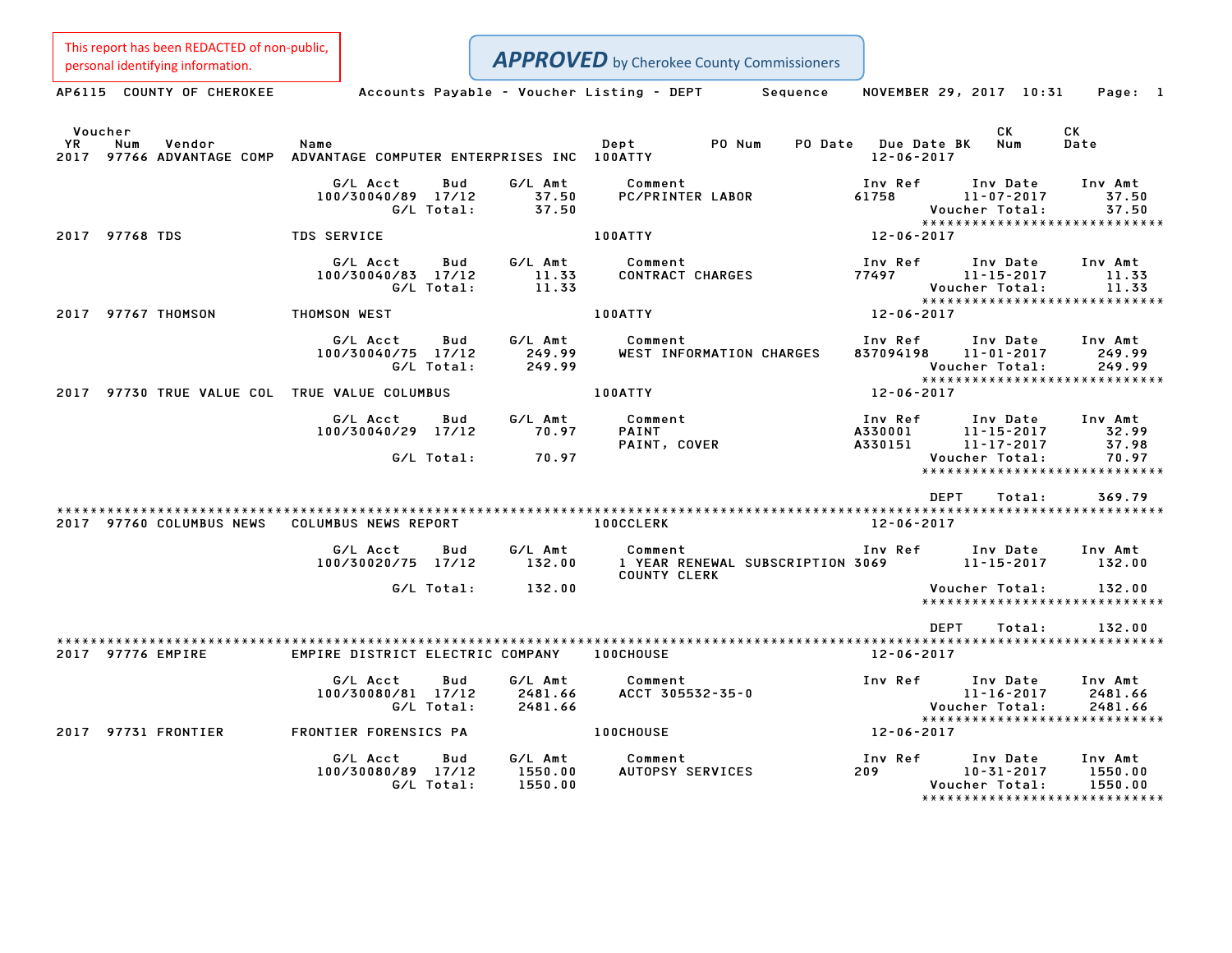|                      |                                       |                                                                                 |                    | AP6115 COUNTY OF CHEROKEE Accounts Payable - Voucher Listing - DEPT Sequence | NOVEMBER 29, 2017 10:31                                                                                 | Page: 2                     |
|----------------------|---------------------------------------|---------------------------------------------------------------------------------|--------------------|------------------------------------------------------------------------------|---------------------------------------------------------------------------------------------------------|-----------------------------|
| Voucher<br><b>YR</b> | Vendor<br>Num<br>2017 97795 MAXTON, K | Name<br>KENNETH E MAXTON                                                        |                    | PO Num<br>$\texttt{Depth}$<br><b>100CHOUSE</b>                               | CK<br>PO Date Due Date BK Num<br>12-06-2017                                                             | CK<br>Date                  |
|                      |                                       | G/L Acct<br><b>Bud</b><br>100/30080/89 17/12<br>G/L Total:                      | 160.00<br>160.00   | G/L Amt Comment                                                              |                                                                                                         |                             |
|                      | 2017 97732 TOUCHTON                   | TOUCHTON ELECTRIC INC                                                           |                    | $12 - 06 - 2017$<br><b>100CHOUSE</b>                                         |                                                                                                         |                             |
|                      |                                       | G/L Acct<br><b>Bud</b><br>100/30080/80 17/12 34.00<br>17/11<br>G/L Total: 34.00 |                    | G/L Amt Comment<br>MONTHLY COVERAGE/ALARM<br>$12/1/17 - 12/31/17$            | Inv Ref      Inv Date     Inv Amt<br>247070144 1 11-15-2017 34.00                                       |                             |
|                      |                                       |                                                                                 |                    |                                                                              | Voucher Total:<br>*****************************                                                         | 34.00                       |
|                      |                                       | 2017 97735 TRUE VALUE COL TRUE VALUE COLUMBUS THE RESIDENCE RESIDENCE.          |                    |                                                                              | $12 - 06 - 2017$                                                                                        |                             |
|                      |                                       | G/L Acct Bud<br>100/30080/80 17/12<br>G/L Total:                                | 26.16<br>26.16     | G/L Amt Comment<br><b>BULBS</b>                                              | Inv Ref Inv Date Inv Amt<br>A330610 11-22-2017<br>Voucher Total:                                        | 26.16<br>26.16              |
|                      |                                       |                                                                                 |                    | 100CHOUSE                                                                    | 12-06-2017                                                                                              |                             |
|                      |                                       | G/L Acct<br>100/30080/89 17/12                                                  |                    | Bud G/L Amt Comment                                                          | Inv Ref Inv Date Inv Amt<br>11-10-2017<br>*****************************                                 | 5850.00<br>5850.00          |
|                      |                                       |                                                                                 |                    |                                                                              | DEPT<br>Total:                                                                                          | 10101.82                    |
|                      |                                       | 2017 97788 ADVANTAGE COMP ADVANTAGE COMPUTER ENTERPRISES INC 100DCOURT          |                    |                                                                              | 12-06-2017                                                                                              |                             |
|                      |                                       | G/L Acct<br>Bud<br>100/30070/79 17/12<br>G/L Total:                             | 157.50<br>157.50   | G/L Amt Comment<br>CONTRACT SERVICES                                         | Inv Ref Inv Date<br>61757 11-07-2017<br>Voucher Total:<br>*****************************                 | Inv Amt<br>157.50<br>157.50 |
|                      | 2017 97789 CHAPPELL, B                | <b>BRENDA CHAPPELL</b>                                                          |                    | 100DCOURT                                                                    | $12 - 06 - 2017$                                                                                        |                             |
|                      |                                       | G/L Acct<br><b>Bud</b><br>100/30070/73 17/12<br>G/L Total:                      |                    | G/L Amt Comment<br>159.14 TRAVEL/CONFERENCE<br>159.14                        | Inv Ref Inv Date<br>11-27-2017<br>Voucher Total:                                                        | Inv Amt<br>159.14<br>159.14 |
|                      | 2017 97790 COPY 65807                 | COPY PRODUCTS INC                                                               |                    | 100DCOURT                                                                    | $12 - 06 - 2017$                                                                                        |                             |
|                      |                                       | G/L Acct<br>Bud<br>100/30070/79 17/12<br>17/12<br>G/L Total:                    | 1411.18<br>1411.18 | G/L Amt Comment<br>CONTRACT CHARGES                                          | Inv Ref      Inv Date     Inv Amt<br>213390<br>213391 11-15-2017<br>213391 11-15-2017<br>Voucher Total: | 865.59<br>545.59<br>1411.18 |
|                      | 2017 97791 CULLIGAN                   | CULLIGAN OF JOPLIN                                                              |                    | 100DCOURT                                                                    | $12 - 06 - 2017$                                                                                        |                             |
|                      |                                       | G/L Acct Bud<br>100/30070/42 17/12<br>G/L Total:                                | 14.85<br>14.85     | G/L Amt Comment<br>WATER                                                     | Inv Ref Inv Date Inv Amt<br>90317881 11-14-2017 14.85<br>Voucher Total:                                 | 14.85<br>14.85              |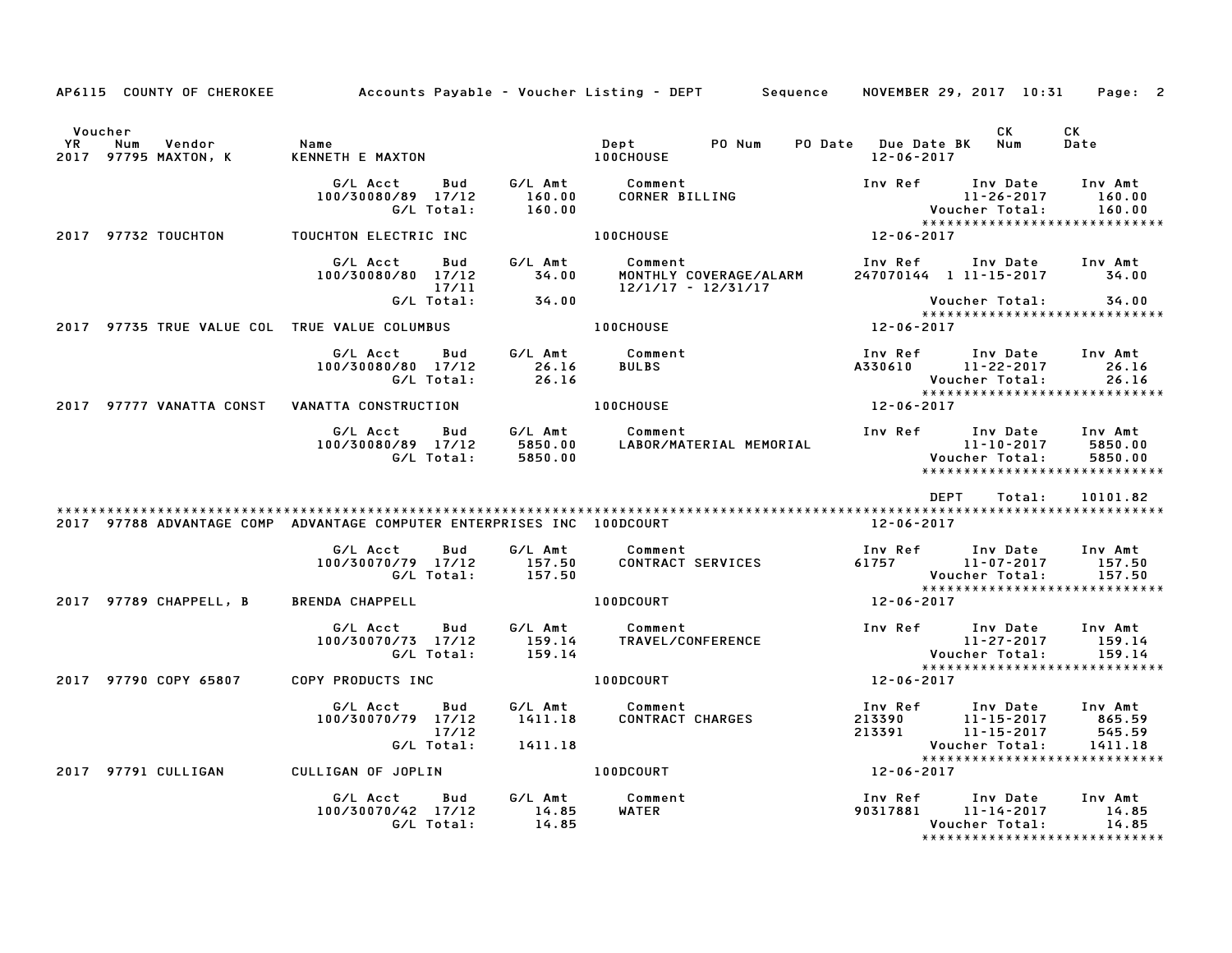|                 |                                     |                                                             |                    | AP6115 COUNTY OF CHEROKEE Accounts Payable - Voucher Listing - DEPT Sequence                                                                                                                                                                                            |                                                         |                       | NOVEMBER 29, 2017 10:31 Page: 3                      |
|-----------------|-------------------------------------|-------------------------------------------------------------|--------------------|-------------------------------------------------------------------------------------------------------------------------------------------------------------------------------------------------------------------------------------------------------------------------|---------------------------------------------------------|-----------------------|------------------------------------------------------|
| Voucher<br>YR I | Num<br>Vendor<br>2017 97769 CURE, K | <b>Name</b><br>KEVIN T CURE                                 |                    | PO Num<br>Dept<br>100DCOURT                                                                                                                                                                                                                                             | PO Date Due Date BK Num<br>12-06-2017                   | <b>CK</b>             | CK<br>Date                                           |
|                 |                                     | G/L Acct<br>Bud<br>100/30070/89 17/12<br>G/L Total:         | 2750.00<br>2750.00 | G/L Amt Comment<br>MONTHLY ATTY/CO CONTRACT                                                                                                                                                                                                                             | Inv Ref Inv Date                                        |                       | Inv Amt                                              |
|                 | 2017 97792 ETTINGERS                | ETTINGER'S OFFICE SUPPLY 100DCOURT                          |                    |                                                                                                                                                                                                                                                                         | $12 - 06 - 2017$                                        |                       |                                                      |
|                 |                                     | G/L Acct Bud<br>100/30070/21 17/12 715.40                   |                    | G/L Amt Comment<br>Comment<br>TONER, FILES, PADS<br>CREDIT, RETURN FILES<br>DISC SUPPLIES/DRAWER<br>TONER, TAPE, PAPER<br>TONER, TAPE, PAPER<br>TONER, TAPE, PAPER<br>CONER, TAPE, PAPER<br>CONER, TAPE, PAPER<br>CONER, TAPE, PAPER<br>CONER, TAPE, PAPER<br>CONER, TA | Inv Ref      Inv Date     Inv Amt                       | $10 - 25 - 2017$      | 273.02<br>$64.57CR$<br>$41.43$<br>465.52             |
|                 |                                     | G/L Total: 715.40                                           |                    |                                                                                                                                                                                                                                                                         |                                                         |                       |                                                      |
|                 | 2017 97770 GAYOSO, C                | CANDACE BREWSTER GAYOSO                                     |                    | 100DCOURT                                                                                                                                                                                                                                                               |                                                         |                       |                                                      |
|                 |                                     | G/L Acct Bud<br>100/30070/89 17/12<br>G/L Total:            | 2750.00<br>2750.00 | G/L Amt Comment<br>است السور العالمية Thy Ref Inv Date Inv_Amt<br>MONTHLY ATTY/CO CONTRACT المحتفى العامة المتحدث المتحدث العامة المتحدث العامة العامة العامة العامة ال                                                                                                 |                                                         |                       |                                                      |
|                 | 2017 97793 KS BAR                   | KANSAS BAR ASSOCIATION                                      |                    | 100DCOURT                                                                                                                                                                                                                                                               | $12 - 06 - 2017$                                        |                       |                                                      |
|                 |                                     | G/L Acct Bud<br>100/30070/75 17/12                          |                    | G/L Amt          Comment<br>175.00       MEMBERSHIP DUES<br><b>O KENT LYNCH</b>                                                                                                                                                                                         | Inv Ref Inv Date Inv Amt<br>MS1804863 11-08-2017 175.00 |                       |                                                      |
|                 |                                     | G/L Total: 175.00                                           |                    |                                                                                                                                                                                                                                                                         |                                                         | Voucher Total: 175.00 | ******************************                       |
|                 |                                     | 2017 97771 MCELROY, T TIANA MCELROY                         |                    | <b>100DCOURT</b>                                                                                                                                                                                                                                                        | $12 - 06 - 2017$                                        |                       |                                                      |
|                 |                                     | G/L Acct<br>Bud<br>100/30070/89 17/12<br>G/L Total: 2750.00 | 2750.00            | G/L Amt Comment<br>MONTHLY ATTY/CO CONTRACT                                                                                                                                                                                                                             | Inv Ref Inv Date Inv Amt                                |                       | 2750.00<br>2750.00<br>****************************** |
|                 | 2017 97772 STEELE, D                | DOUGLAS ROPER STEELE <b>And I</b> DODCOURT                  |                    |                                                                                                                                                                                                                                                                         | $12 - 06 - 2017$                                        |                       |                                                      |
|                 |                                     | G/L Acct Bud<br>100/30070/89 17/12<br>G/L Total: 2750.00    | 2750.00            | المستشر المستشر المستشر المستشر المستشر المستشر المستشر المستشر المستشر المستشر المستشر المستشر المستشر المستش<br>المستشرر المستشرر المستشرر المستشرر المستشرر المستشرر المستشرر المستشرر المستشرر المستشرر المستشرر المستشرر ال<br>G/L Amt Comment                     |                                                         |                       |                                                      |
|                 |                                     | 2017 97794 TURLEY, L LADELL F TURLEY CSR                    |                    | 100DCOURT                                                                                                                                                                                                                                                               | 12-06-2017                                              |                       |                                                      |
|                 |                                     |                                                             |                    |                                                                                                                                                                                                                                                                         | Inv Ref Inv Date Inv Amt                                |                       |                                                      |
|                 |                                     | G/L Total: 256.00                                           |                    |                                                                                                                                                                                                                                                                         |                                                         | Voucher Total:        | 256.00<br>*****************************              |
|                 |                                     |                                                             |                    |                                                                                                                                                                                                                                                                         | DEPT                                                    | Total:                | 13889.07                                             |
|                 |                                     |                                                             |                    |                                                                                                                                                                                                                                                                         |                                                         |                       |                                                      |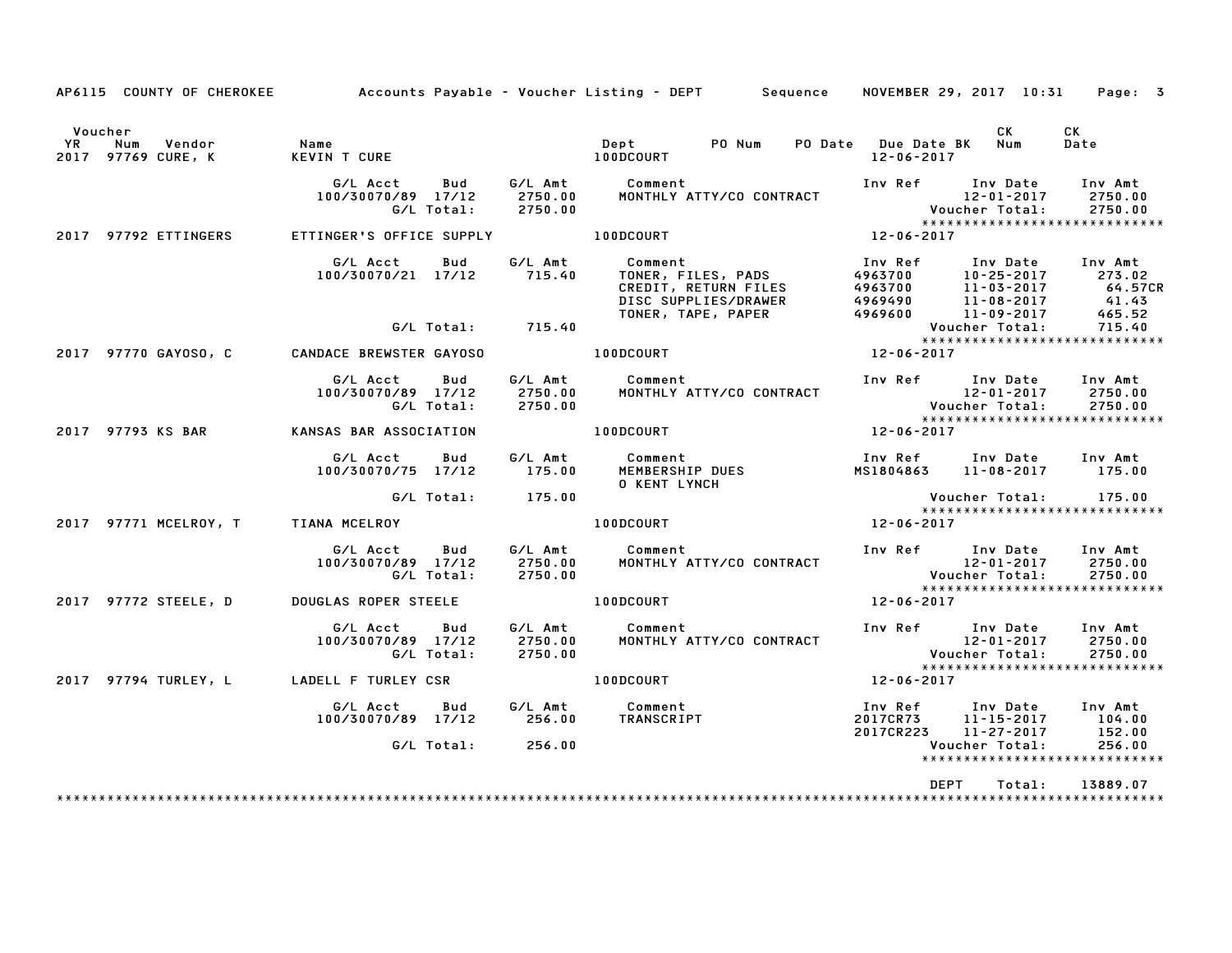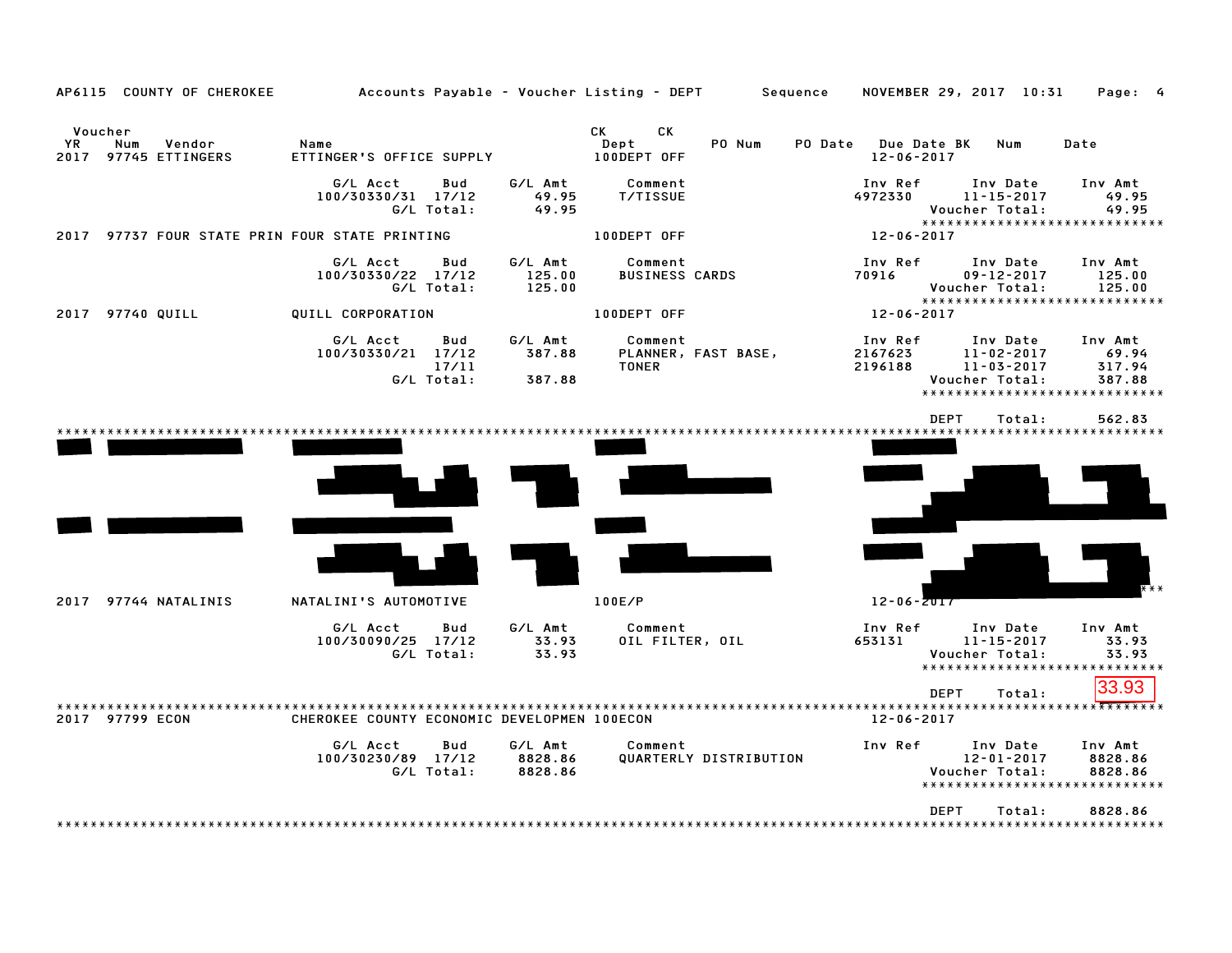|           |         |                                | AP6115 COUNTY OF CHEROKEE Accounts Payable - Voucher Listing - DEPT Sequence NOVEMBER 29, 2017 10:31 Page: 5                                         |                   |                                      |                                  |                                 |                  |                                                                                                                                                                                                                           |                           |
|-----------|---------|--------------------------------|------------------------------------------------------------------------------------------------------------------------------------------------------|-------------------|--------------------------------------|----------------------------------|---------------------------------|------------------|---------------------------------------------------------------------------------------------------------------------------------------------------------------------------------------------------------------------------|---------------------------|
| <b>YR</b> | Voucher | Num Vendor<br>2017 97746 BUTCH | Name<br>BUTCH'S PEST CONTROL SERVICE 100JAIL                                                                                                         |                   |                                      |                                  |                                 | $12 - 06 - 2017$ | CK .                                                                                                                                                                                                                      | CK<br>Date                |
|           |         |                                | G/L Acct<br>100/30140/80 17/12                                                                                                                       |                   |                                      |                                  |                                 |                  | Acct Bud G/LAmt Comment                Inv Ref Inv Date<br>140/80 17/12      75.00    MONTHLY SPRAY                       171167670    11–17–2017<br>G/L Total:       75.00<br>Inv Date<br>****************************** | Inv Amt<br>75.00<br>75.00 |
|           |         | 2017 97747 CINTAS 0855         | CINTAS CORP                                                                                                                                          |                   |                                      | Vouv<br>*****<br>12-06-2017 - 12 |                                 |                  |                                                                                                                                                                                                                           |                           |
|           |         |                                | G/L Acct Bud G/L Amt Comment<br>100/30140/21 17/12 27.50 GLOVES<br>100/30140/21 17/12 27.50<br>G/L Total: 27.50                                      |                   |                                      |                                  |                                 |                  | Inv Ref      Inv Date     Inv Amt<br>8403407796 11-03-2017<br>Voucher Total:                                                                                                                                              | 27.50<br>27.50            |
|           |         |                                | 2017 97748 CONSOLIDATED CO CONSOLIDATED CORRECTIONAL FOOD SERV 100JAIL                                                                               |                   |                                      |                                  |                                 | $12 - 06 - 2017$ | ******************************                                                                                                                                                                                            |                           |
|           |         |                                | G/L Acct<br>100/30140/31 17/12                                                                                                                       | Bud<br>G/L Total: | 10854.06                             |                                  |                                 |                  | 6/L Amt Comment 10854.06 INMATE MEALS 19110117 11-01-2017 10854.06 INMATE MEALS 19110117 11-01-2017 10854.06 10854.06 10854.06 10854.06<br>Voucher Total: 10854.06<br>****************************                        |                           |
|           |         | 2017 97749 EMPIRE              | EMPIRE DISTRICT ELECTRIC COMPANY 100JAIL                                                                                                             |                   |                                      |                                  |                                 | $12 - 06 - 2017$ |                                                                                                                                                                                                                           |                           |
|           |         |                                |                                                                                                                                                      |                   |                                      |                                  |                                 |                  |                                                                                                                                                                                                                           |                           |
|           |         | 2017 97750 HENRY KRAFT         | HENRY KRAFT INC                                                                                                                                      |                   |                                      | 100JAIL                          |                                 | $12 - 06 - 2017$ |                                                                                                                                                                                                                           |                           |
|           |         |                                | G/L Acct Bud<br>$100/30140/40$ $17/12$ $1534.01$                                                                                                     |                   | G⁄L Amt<br>G/L Total: 1534.01        | Comment                          |                                 |                  | Comment                         Inv Ref     Inv Date    Inv Amt<br>BLEACH, MOP, TISSUE, TOWELS 249737       08–31–2017     754.69<br>BLEACH, TISSUE, DETERGENT   253583        11–09–2017      779.32                     |                           |
|           |         | 2017 97778 OBERBECK, J         | JIMMY D OBERBECK                                                                                                                                     |                   |                                      | 100JAIL                          |                                 | 12-06-2017       | Voucher Total: 1534.01<br>****************************                                                                                                                                                                    |                           |
|           |         |                                |                                                                                                                                                      |                   |                                      |                                  |                                 |                  |                                                                                                                                                                                                                           |                           |
|           |         |                                | G/L Acct bud G/L Amt Comment Inv Ref Inv Date<br>100/30140/76 17/12 150.00 TRANSPORT 11-26-2017<br>G/L Total: 150.00 TRANSPORT Voucher Total: 150.00 |                   |                                      |                                  |                                 |                  | $11 - 26 - 2017$ 150.00                                                                                                                                                                                                   | Inv Amt<br>150.00         |
|           |         | 2017 97751 OPLOTNIK, DE        | <b>DENNIS OPLOTNIK</b>                                                                                                                               |                   |                                      | 100JAIL                          |                                 | 12-06-2017       |                                                                                                                                                                                                                           |                           |
|           |         |                                | G/L Acct<br>100/30140/73 17/12                                                                                                                       | Bud               | G⁄L Amt<br>24.00<br>G/L Total: 24.00 | Comment                          |                                 |                  | *****************************                                                                                                                                                                                             |                           |
|           |         |                                | 2017 97752 PRO SOLUTIONS PRO SOLUTIONS, LLC                                                                                                          |                   | <b>100JAIL</b>                       |                                  |                                 | $12 - 06 - 2017$ |                                                                                                                                                                                                                           |                           |
|           |         |                                | 100/30140/72 17/12 294.84<br>G/L Total: 294.84                                                                                                       |                   |                                      | G/L Acct Bud G/L Amt Comment     | Comment<br>GAS SALES            |                  | Inv Ref Inv Date Inv Amt<br>201710143 11-14-2017<br>Voucher Total:<br>*****************************                                                                                                                       | 294.84<br>294.84          |
|           |         |                                | 2017 97753 TRUE VALUE COL TRUE VALUE COLUMBUS                                                                                                        |                   |                                      | 100JAIL                          |                                 | $12 - 06 - 2017$ |                                                                                                                                                                                                                           |                           |
|           |         |                                | G/L Acct Bud G/L Amt<br>100/30140/80 17/12 15.93                                                                                                     |                   |                                      | Comment<br>WHEEL                 | COMMENT<br>CAULK, MORTAR REPAIR |                  |                                                                                                                                                                                                                           |                           |
|           |         |                                |                                                                                                                                                      |                   | $G/L$ Total: $15.93$                 |                                  |                                 |                  | Voucher Total:<br>*****************************                                                                                                                                                                           | 15.93                     |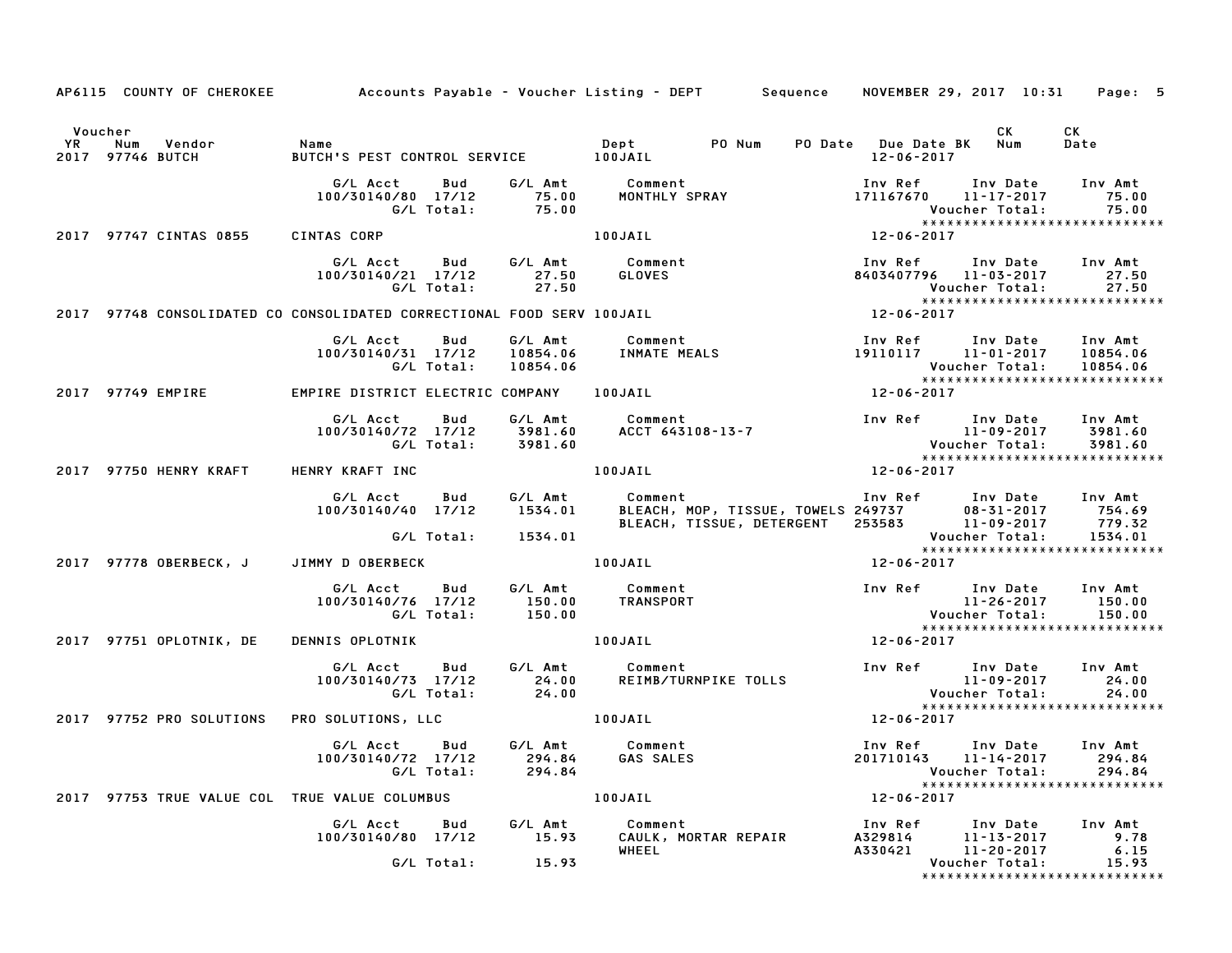|                      | AP6115 COUNTY OF CHEROKEE | Accounts Payable – Voucher Listing – DEPT         Sequence |            |                    |                                              |                                            |         |                          |             | NOVEMBER 29, 2017 10:31                                        | Page: 6                                  |
|----------------------|---------------------------|------------------------------------------------------------|------------|--------------------|----------------------------------------------|--------------------------------------------|---------|--------------------------|-------------|----------------------------------------------------------------|------------------------------------------|
| Voucher<br>YR<br>Num | Vendor                    | Name                                                       |            |                    | Dept                                         | PO Num                                     | PO Date | <b>Due Date BK</b>       |             | CK<br>Num                                                      | CK<br>Date                               |
| 2017 97754 TURNKEY   |                           | TURNKEY CORRECTIONS                                        |            |                    | 100JAIL                                      |                                            |         | $12 - 06 - 2017$         |             |                                                                |                                          |
|                      |                           | G/L Acct<br>100/30140/39 17/12                             | Bud        | G/L Amt<br>3725.64 | Comment                                      | INDIGENT SUPPLIES<br>EMAIL/INMATE ACCOUNTS |         | Inv Ref                  |             | Inv Date<br>114620171031 10-31-2017<br>114620171031 10-31-2017 | Inv Amt<br>397.62<br>247.66              |
|                      |                           |                                                            | G/L Total: | 3725.64            | <b>CANTEEN SALES</b><br><b>CANTEEN SALES</b> | RELEASE DEBIT CARDS                        |         |                          |             | 114620171115 11-15-2017<br>Voucher Total:                      | 12.00<br>1751.04<br>1317.32<br>3725.64   |
|                      |                           |                                                            |            |                    |                                              |                                            |         |                          |             |                                                                | *****************************            |
|                      |                           |                                                            |            |                    |                                              |                                            |         |                          | <b>DEPT</b> | Total:                                                         | 20682.58                                 |
| 2017 97755 NATALINIS |                           | NATALINI'S AUTOMOTIVE                                      |            |                    | <b>100SHERIFF</b>                            |                                            |         | 12-06-2017               |             |                                                                |                                          |
|                      |                           | G/L Acct                                                   | Bud        | G/L Amt            | Comment                                      |                                            |         | Inv Ref                  |             | Inv Date                                                       | Inv Amt                                  |
|                      |                           | 100/30060/25 17/12                                         |            | 167.30             | OIL.<br>LIGHT BULB                           |                                            |         | 653282<br>653295         |             | $11 - 16 - 2017$<br>$11 - 16 - 2017$                           | 12.18<br>.82                             |
|                      |                           |                                                            |            |                    |                                              | WIPER BLADE, BEAM                          |         | 653242                   |             | $11 - 16 - 2017$                                               | 23.85                                    |
|                      |                           |                                                            |            |                    | HUB BEARING UNIT                             |                                            |         | 653386                   |             | 11-17-2017                                                     | 130.45                                   |
|                      |                           |                                                            | G/L Total: | 167.30             |                                              |                                            |         |                          |             | Voucher Total:                                                 | 167.30<br>****************************** |
| 2017 97756 NEWEGG    |                           | SYNCB/NEWEGG                                               |            |                    | <b>100SHERIFF</b>                            |                                            |         | 12-06-2017               |             |                                                                |                                          |
|                      |                           | G/L Acct                                                   | Bud        | G/L Amt            | Comment                                      |                                            |         | Inv Ref                  |             | Inv Date                                                       | Inv Amt                                  |
|                      |                           | 100/30060/21 17/12<br>100/30060/71 17/12                   |            | 35.46<br>23.53     | COMPUTER REPAIRS<br>REPLACE MOUSE            |                                            |         | 1200254347<br>1200254367 |             | $10 - 05 - 2017$<br>$10 - 05 - 2017$                           | 35.46<br>23.53                           |
|                      |                           |                                                            | G/L Total: | 58.99              |                                              |                                            |         |                          |             | Voucher Total:                                                 | 58.99                                    |
|                      |                           |                                                            |            |                    |                                              |                                            |         |                          |             |                                                                | *****************************            |
|                      |                           | 2017 97757 SOUTHERN UNIFOR SOUTHERN UNIFORM & EQUIPMENT    |            |                    | <b>100SHERIFF</b>                            |                                            |         | 12-06-2017               |             |                                                                |                                          |
|                      |                           | G/L Acct                                                   | Bud        | G/L Amt            | Comment                                      |                                            |         | Inv Ref                  |             | Inv Date                                                       | Inv Amt                                  |
|                      |                           | 100/30060/22 17/12                                         | 17/12      | 158.91             | <b>BELT KEEPERS</b>                          | WHISTLE ACCESSORY                          |         | 60014<br>59654           |             | $11 - 17 - 2017$<br>11-09-2017                                 | 17.98<br>19.95                           |
|                      |                           |                                                            |            |                    |                                              | DUTY MAXX, ZIPPER, EMBLEM                  |         | 59765                    |             | 11-13-2017                                                     | 120.98                                   |
|                      |                           |                                                            | G/L Total: | 158.91             |                                              |                                            |         |                          |             | Voucher Total:                                                 | 158.91<br>*****************************  |
| 2017                 |                           | 97758 SPRING RIV WELL SPRING RIVER WELLNESS CENTER         |            |                    | <b>100SHERIFF</b>                            |                                            |         | 12-06-2017               |             |                                                                |                                          |
|                      |                           | G/L Acct                                                   | Bud        | G/L Amt            | Comment                                      |                                            |         | Inv Ref                  |             | Inv Date                                                       | Inv Amt                                  |
|                      |                           | 100/30060/76 17/12                                         |            | 600.00             |                                              | POLICE EMPLOYMENT EVAL                     |         | <b>FONDREN</b>           |             | $10 - 18 - 2017$                                               | 200.00<br>200.00                         |
|                      |                           |                                                            |            |                    |                                              |                                            |         | <b>LERO</b><br>POWELL    |             | $10 - 12 - 2017$<br>$10 - 18 - 2017$                           | 200.00                                   |
|                      |                           |                                                            | G/L Total: | 600.00             |                                              |                                            |         |                          |             | Voucher Total:                                                 | 600.00<br>*****************************  |
|                      |                           |                                                            |            |                    |                                              |                                            |         |                          |             |                                                                | 985.20                                   |
|                      |                           |                                                            |            |                    |                                              |                                            |         |                          |             | DEPT Total:                                                    |                                          |
| 2017 97759 CORPORATE |                           | <b>CORPORATE BUSINESS SYSTEMS</b>                          |            |                    | 103                                          |                                            |         | 12-06-2017               |             |                                                                |                                          |
|                      |                           | G/L Acct                                                   | Bud        | G/L Amt            | Comment                                      |                                            |         | Inv Ref                  |             | Inv Date                                                       | Inv Amt                                  |
|                      |                           | 103/30103/83 17/12                                         | G/L Total: | 13.78<br>13.78     | CONTRACT CHARGES                             |                                            |         | 1615019                  |             | $11 - 14 - 2017$<br>Voucher Total:                             | 13.78<br>13.78                           |
|                      |                           |                                                            |            |                    |                                              |                                            |         |                          |             |                                                                | *****************************            |
|                      |                           |                                                            |            |                    |                                              |                                            |         |                          | DEPT        | Total:                                                         | 13.78                                    |
|                      |                           |                                                            |            |                    |                                              |                                            |         |                          |             |                                                                |                                          |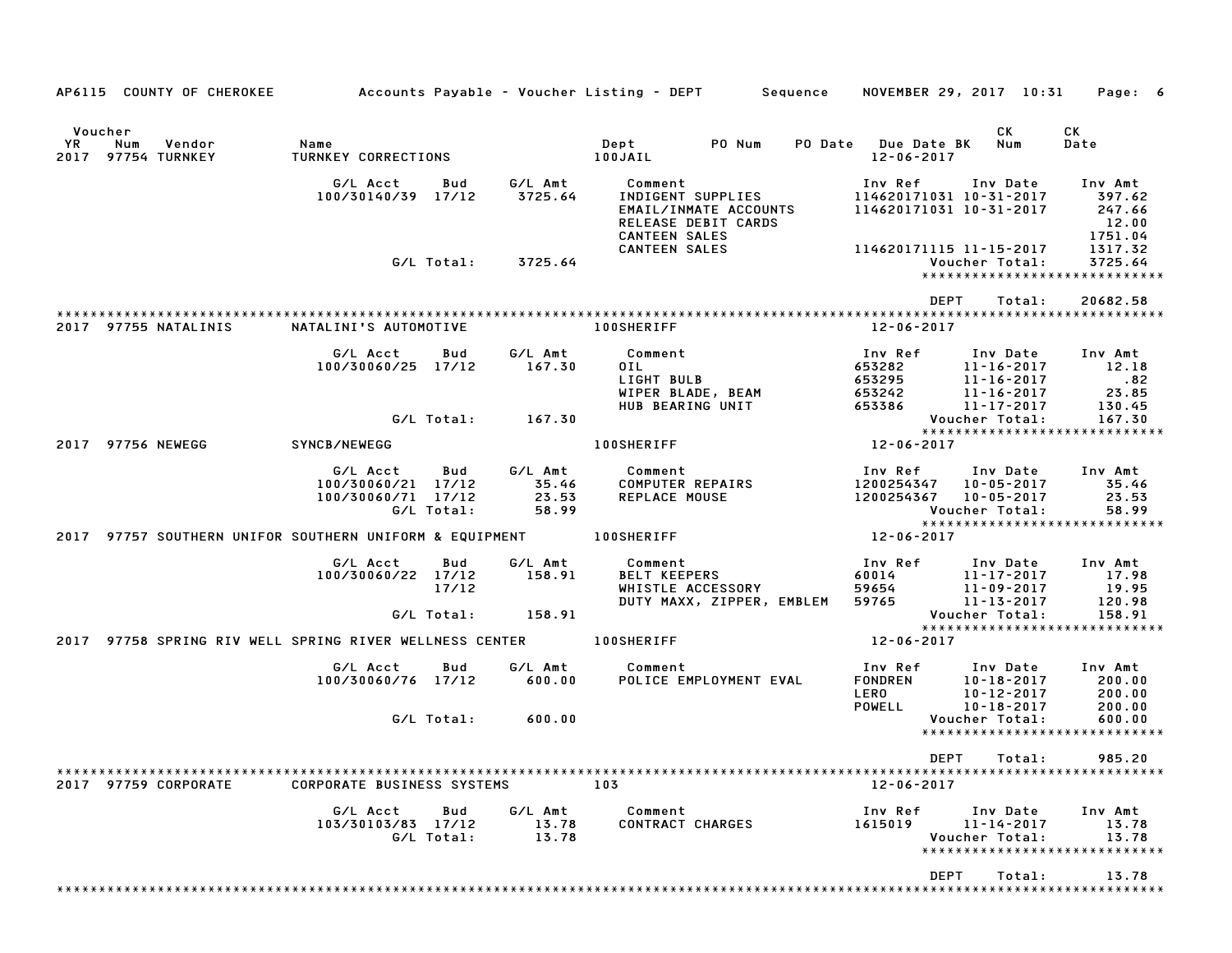|         |                                          |                                                              |                    | AP6115 COUNTY OF CHEROKEE Accounts Payable - Voucher Listing - DEPT Sequence NOVEMBER 29, 2017 10:31 Page: 7                                                                                                                               |                                                                                                                                                                 |                |                                                                                                                  |
|---------|------------------------------------------|--------------------------------------------------------------|--------------------|--------------------------------------------------------------------------------------------------------------------------------------------------------------------------------------------------------------------------------------------|-----------------------------------------------------------------------------------------------------------------------------------------------------------------|----------------|------------------------------------------------------------------------------------------------------------------|
| Voucher |                                          |                                                              |                    | PO Num                                                                                                                                                                                                                                     | PO Date Due Date BK Num<br>12-06-2017                                                                                                                           | CK             | CK<br>Date                                                                                                       |
|         |                                          |                                                              |                    | G/L Acct         Bud            G/L Amt              Comment<br>110/30110/42    17/12             14.96         COFFEE                                                                                                                     | Inv Ref      Inv Date    Inv Amt<br>2121956        11-16-2017           7.88                                                                                    |                |                                                                                                                  |
|         |                                          |                                                              |                    |                                                                                                                                                                                                                                            |                                                                                                                                                                 |                |                                                                                                                  |
|         |                                          |                                                              |                    | 110/30110/42 17/12 14.96<br>110/30110/42 17/12 14.96 COFFEE 2121956 11-16-2017 7.88<br>CLEANER 119627 11-22-2017 7.08<br>2017 97726 CLEAN CLEAN THE UNIFORM CO JOPLIN 110HWY 12-06-2017 12-06-2017                                         |                                                                                                                                                                 |                |                                                                                                                  |
|         |                                          |                                                              |                    | ---- ---<br>G/L Acct Bud G/L Amt Comment Inv Ref Inv Date Inv Amt<br>110/30110/42 17/12 102.69 MAT, AIR FILTER 21245461 11–20–2017 102.69<br>G/L Total: 102.69 MAT, AIR FILTER 21245461 11–20–2017 102.69<br>----------------------------- |                                                                                                                                                                 |                |                                                                                                                  |
|         | 2017 97739 EMPIRE                        | EMPIRE DISTRICT ELECTRIC COMPANY 110HWY                      |                    |                                                                                                                                                                                                                                            | $12 - 06 - 2017$                                                                                                                                                |                |                                                                                                                  |
|         |                                          |                                                              |                    | G/L Acct  Bud  G/L Amt  Comment<br>110/30110/72  17/12  1017.56  ELECTRIC                                                                                                                                                                  | Inv Ref Inv Date Inv Amt<br>049852-69-2<br>854931-63-1<br>854931-63-1<br>854931-63-1<br>85630-59-0<br>11-13-2017<br>85.65<br>906398-41-7<br>11-13-2017<br>85.65 |                |                                                                                                                  |
|         |                                          |                                                              | G/L Total: 1017.56 |                                                                                                                                                                                                                                            |                                                                                                                                                                 | Voucher Total: | 1017.56                                                                                                          |
|         | 2017 97723 FABICK JOHN FABICK TRACTOR CO |                                                              |                    | $110$ HWY<br>12-06-2017                                                                                                                                                                                                                    |                                                                                                                                                                 |                |                                                                                                                  |
|         |                                          | G/L Acct Bud<br>110/30110/79 17/12 280.99                    |                    | G/L Amt Comment                                                                                                                                                                                                                            |                                                                                                                                                                 |                | PIJ00328682<br>PIJ00328682 11-09-2017 34.92CR<br>PIJ00328906 11-14-2017 72.99<br>PIJ00329100 11-16-2017 196.34CR |
|         |                                          |                                                              | G/L Total: 280.99  |                                                                                                                                                                                                                                            |                                                                                                                                                                 |                |                                                                                                                  |
|         | 2017 97741 FARMERS                       |                                                              |                    | FARMERS COOPERATIVE ASSOCIATION 110HWY                                                                                                                                                                                                     | Vouc<br>*****<br>12-06-2017                                                                                                                                     |                | ******************************                                                                                   |
|         |                                          | 110/30110/79 17/12 22.94<br>G/L Total: 22.94                 |                    | G/L Acct Bud G/L Amt Comment                                                                                                                                                                                                               | Example:<br>BOLTS, LOCK NUTS For the Mate of the SOLTS, LOCK NUTS For the 215031 for the 11-07-2017                                                             |                |                                                                                                                  |
|         | 2017 97742 FLEETPRIDE                    | <b>FLEETPRIDE</b>                                            |                    | 110HWY                                                                                                                                                                                                                                     | 12-06-2017                                                                                                                                                      |                |                                                                                                                  |
|         |                                          | G/L Acct Bud<br>110/30110/79 17/12 99.19<br>G/L Total: 99.19 |                    | G/L Amt Comment<br>Comment<br>PARTS                                                                                                                                                                                                        | Inv Ref Inv Date Inv Amt<br>$88869733$ 11-14-2017 99.19                                                                                                         |                | 99.19                                                                                                            |
|         | 2017 97738 FROST OIL                     |                                                              |                    |                                                                                                                                                                                                                                            |                                                                                                                                                                 |                |                                                                                                                  |
|         |                                          |                                                              |                    | G/L Acct  Bud  G/L Amt  Comment<br>110/30110/32 17/12  1325.52  POWERDRIVE  FLUID,<br><b>EXHAUST FLUID</b>                                                                                                                                 | Inv Ref Inv Date Inv Amt<br>0132207-IN 11-14-2017 1325.52                                                                                                       |                |                                                                                                                  |
|         |                                          |                                                              | G/L Total: 1325.52 |                                                                                                                                                                                                                                            |                                                                                                                                                                 | Voucher Total: | 1325.52                                                                                                          |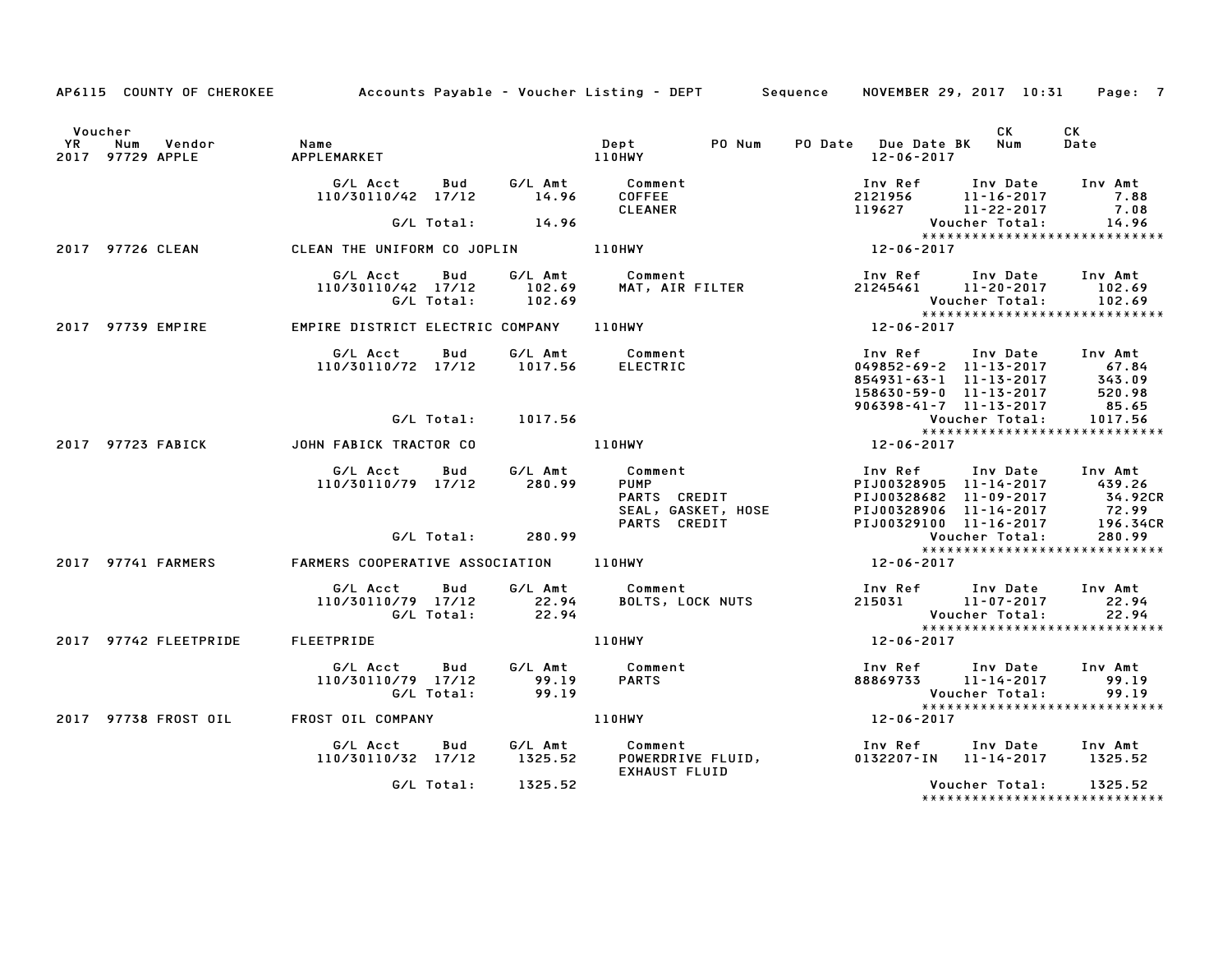|                      |                | AP6115 COUNTY OF CHEROKEE |                                                                        |                   |                               | Accounts Payable – Voucher Listing – DEPT         Sequence     NOVEMBER 29, 2017  10:31                                                                                                     |                                                                                                             |                                                                                                                                                            | Page: 8                                                                                         |
|----------------------|----------------|---------------------------|------------------------------------------------------------------------|-------------------|-------------------------------|---------------------------------------------------------------------------------------------------------------------------------------------------------------------------------------------|-------------------------------------------------------------------------------------------------------------|------------------------------------------------------------------------------------------------------------------------------------------------------------|-------------------------------------------------------------------------------------------------|
| Voucher<br><b>YR</b> | Num            | Vendor                    | Name<br>2017 97736 JOPLIN FREIGHT JOPLIN FREIGHTLINER SALES INC 110HWY |                   |                               | PO Num<br>Dept                                                                                                                                                                              | PO Date Due Date BK<br>12-06-2017                                                                           | CK<br>Num                                                                                                                                                  | СK<br>Date                                                                                      |
|                      |                |                           | G/L Acct<br>110/30110/79 17/12                                         | Bud<br>G/L Total: | G/L Amt<br>1658.09<br>1658.09 | Comment<br>PARTS & LABOR                                                                                                                                                                    | Inv Ref<br>169859                                                                                           | Inv Date<br>11-14-2017<br>Voucher Total:                                                                                                                   | Inv Amt<br>1658.09<br>1658.09<br>*****************************                                  |
|                      |                | 2017 97725 KANSASLAND     | KANSASLAND TIRE OF PITTSBURG                                           |                   |                               | <b>110HWY</b>                                                                                                                                                                               | 12-06-2017                                                                                                  |                                                                                                                                                            |                                                                                                 |
|                      |                |                           | G/L Acct<br>110/30110/33 17/12                                         | Bud<br>G/L Total: | G/L Amt<br>1146.21<br>1146.21 | Comment<br>TIRES                                                                                                                                                                            | Inv Ref<br>176072                                                                                           | Inv Date<br>11-16-2017<br>Voucher Total:                                                                                                                   | Inv Amt<br>1146.21<br>1146.21                                                                   |
|                      |                | 2017 97721 KDHE/STORAGE   | KDHE-BUREAU OF ENVIRONMENTAL REMEDI 110HWY                             |                   |                               |                                                                                                                                                                                             | 12-06-2017                                                                                                  |                                                                                                                                                            | *****************************                                                                   |
|                      |                |                           | G/L Acct<br>110/30110/75 17/12                                         | Bud               | G/L Amt<br>30.00              | Comment<br>2018 AST ANNUAL REGITRATION<br><b>RENEWAL</b>                                                                                                                                    |                                                                                                             | Inv Ref Inv Date<br>11-10-2017                                                                                                                             | Inv Amt<br>30.00                                                                                |
|                      |                |                           |                                                                        | G/L Total:        | 30.00                         |                                                                                                                                                                                             |                                                                                                             | Voucher Total:                                                                                                                                             | 30.00<br>*****************************                                                          |
|                      |                |                           | 2017 97728 MCCARTYS OFFICE MCCARTY'S OFFICE MACHINES INC               |                   |                               | 110HWY                                                                                                                                                                                      | 12-06-2017                                                                                                  |                                                                                                                                                            |                                                                                                 |
|                      |                |                           | G/L Acct<br>110/30110/79 17/12                                         | Bud               | G/L Amt<br>63.57              | Comment<br>OFFICE SUPPLY<br>POST IT<br><b>TONER</b><br>CREDIT                                                                                                                               | Inv Ref<br>P29520-00<br>P29773-00<br>P29150-00<br>P29520-00                                                 | Inv Date<br>11-16-2017<br>11-20-2017<br>11-14-2017<br>$11 - 20 - 2017$                                                                                     | Inv Amt<br>20.54<br>5.94<br>49.99<br>12.90CR                                                    |
|                      |                |                           |                                                                        | G/L Total:        | 63.57                         |                                                                                                                                                                                             |                                                                                                             | Voucher Total:                                                                                                                                             | 63.57                                                                                           |
|                      |                | 2017 97727 MFA OIL        | MFA OIL - NEOSHO 1055                                                  |                   |                               | 110HWY                                                                                                                                                                                      | 12-06-2017                                                                                                  |                                                                                                                                                            | *****************************                                                                   |
|                      |                |                           | G/L Acct<br>110/30110/31 17/12                                         | Bud<br>G/L Total: | G/L Amt<br>1065.82<br>1065.82 | Comment<br><b>DIESEL</b>                                                                                                                                                                    | Inv Ref<br>195080                                                                                           | Inv Date<br>11-10-2017<br>Voucher Total:                                                                                                                   | Inv Amt<br>1065.82<br>1065.82<br>*****************************                                  |
|                      | 2017 97722 MHC |                           | MHC                                                                    |                   |                               | <b>110HWY</b>                                                                                                                                                                               | 12-06-2017                                                                                                  |                                                                                                                                                            |                                                                                                 |
|                      |                |                           | G/L Acct<br>110/30110/79 17/12                                         | Bud               | G/L Amt<br>322.15             | Comment<br>AIR FILTERS<br><b>FILTERS</b>                                                                                                                                                    | Inv Ref<br>285600788030 11-21-2017<br>285600788358 11-27-2017                                               | Inv Date                                                                                                                                                   | Inv Amt<br>191.68<br>130.47                                                                     |
|                      |                |                           |                                                                        | G/L Total:        | 322.15                        |                                                                                                                                                                                             |                                                                                                             | Voucher Total:                                                                                                                                             | 322.15<br>*****************************                                                         |
|                      |                | 2017 97733 NATALINIS      | NATALINI'S AUTOMOTIVE                                                  |                   |                               | <b>110HWY</b>                                                                                                                                                                               | 12-06-2017                                                                                                  |                                                                                                                                                            |                                                                                                 |
|                      |                |                           | G/L Acct<br>110/30110/79 17/12                                         | Bud               | G/L Amt<br>715.58             | Comment<br><b>TAPE</b><br><b>PATCH</b><br><b>SOLDER</b><br><b>PART</b><br>DIESEL WATER REMOVER<br>FOG LAMP<br>FUEL FILTER<br>GREASE FITTING<br>IGNITION COIL CONNECTOR<br><b>BRAKE PADS</b> | Inv Ref<br>653177<br>653201<br>653185<br>653123<br>653026<br>653424<br>653260<br>653562<br>654009<br>654076 | Inv Date<br>11-15-2017<br>11-15-2017<br>11-15-2017<br>11-15-2017<br>11-14-2017<br>11-17-2017<br>11-16-2017<br>$11 - 20 - 2017$<br>11-27-2017<br>11-27-2017 | Inv Amt<br>15.38<br>5.73<br>10.76<br>544.99<br>11.98<br>7.46<br>10.85<br>6.98<br>49.46<br>51.99 |
|                      |                |                           |                                                                        | G/L Total:        | 715.58                        |                                                                                                                                                                                             |                                                                                                             | Voucher Total:                                                                                                                                             | 715.58<br>*****************************                                                         |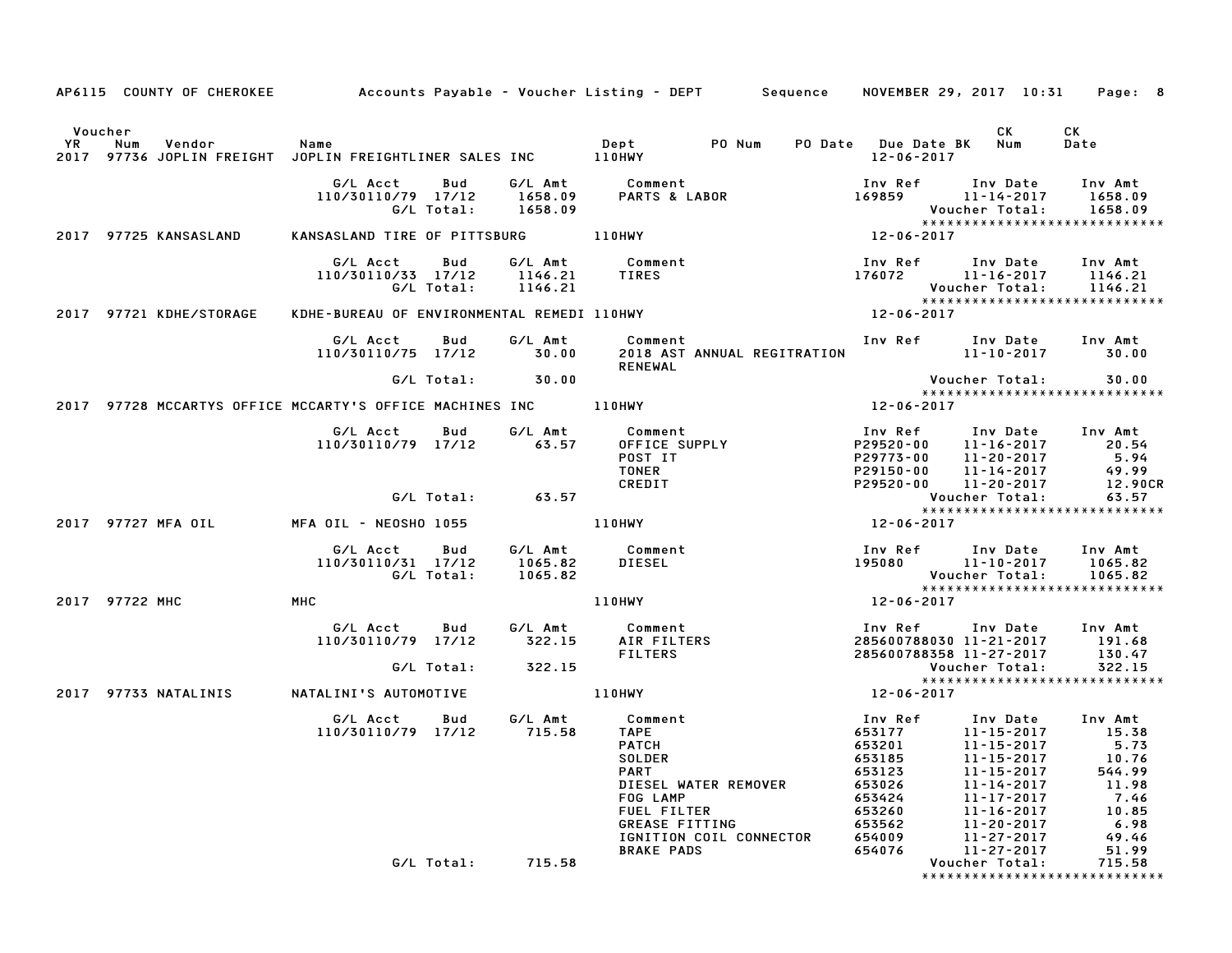|               | AP6115 COUNTY OF CHEROKEE            |                                                      |                   |                             | Accounts Payable – Voucher Listing – DEPT         Sequence     NOVEMBER 29, 2017  10:31     Page:   9 |            |                                   |                                                                                        |                             |
|---------------|--------------------------------------|------------------------------------------------------|-------------------|-----------------------------|-------------------------------------------------------------------------------------------------------|------------|-----------------------------------|----------------------------------------------------------------------------------------|-----------------------------|
|               |                                      |                                                      |                   |                             |                                                                                                       |            |                                   |                                                                                        |                             |
| Voucher<br>YR | Vendor<br>Num<br>2017 97734 O'MALLEY | Name<br>O'MALLEY IMPLEMENT CO INC                    |                   |                             | CK CK<br>PO Num<br>Dept<br><b>110HWY</b>                                                              |            | PO Date Due Date BK<br>12-06-2017 | Num                                                                                    | Date                        |
|               |                                      | G/L Acct<br>110/30110/79 17/12                       | Bud<br>G/L Total: | 660.09<br>660.09            | G/L Amt Comment<br>AIR FILTER                                                                         |            | Inv Ref<br>S32586                 | Inv Date<br>11-16-2017<br>Voucher Total:<br>*****************************              | Inv Amt<br>660.09<br>660.09 |
|               | 2017 97724 PURCELL                   | PURCELL TIRE & RUBBER COMPANY 110HWY                 |                   |                             |                                                                                                       |            | $12 - 06 - 2017$                  |                                                                                        |                             |
|               |                                      | G/L Acct<br>110/30110/33 17/12                       | Bud<br>G/L Total: | G/L Amt<br>603.33<br>603.33 | Comment<br>TIRE                                                                                       |            | Inv Ref                           | Inv Date<br>2620919 11-20-2017<br>Voucher Total:<br>******************************     | Inv Amt<br>603.33<br>603.33 |
|               |                                      |                                                      |                   |                             |                                                                                                       |            |                                   | DEPT<br>Total:                                                                         | 9128.69                     |
|               | 2017 97780 BAXTER                    | CITY OF BAXTER SPRINGS                               |                   |                             | <b>140HEALTH</b>                                                                                      |            | 12-06-2017                        |                                                                                        |                             |
|               |                                      | G/L Acct<br>140/30140/87 17/12                       | Bud               | G/L Amt<br>40.00            | Comment<br>WIC PROGRAM                                                                                |            | Inv Ref                           | Inv Date                                                                               | Inv Amt                     |
|               |                                      |                                                      |                   |                             | BUILDING RENTAL OCT                                                                                   | <b>NOV</b> |                                   |                                                                                        | 20.00<br>20.00              |
|               |                                      |                                                      | G/L Total:        | 40.00                       |                                                                                                       |            |                                   | Voucher Total:                                                                         | 40.00                       |
|               | 2017 97779 CARDMEMBER                | CHASE CARD SERVICES                                  |                   |                             | 140HEALTH                                                                                             |            | 12-06-2017                        | *****************************                                                          |                             |
|               |                                      | G/L Acct<br>140/30140/21 17/12<br>140/30140/73 17/12 | Bud               | G/L Amt<br>159.06<br>243.64 | Comment<br><b>HEALTH DEPT</b><br><b>ACCT</b>                                                          |            | Inv Ref                           | Inv Date                                                                               | Inv Amt                     |
|               |                                      |                                                      |                   |                             | AMAZON.CUM                                                                                            |            |                                   | 10-28-2017                                                                             | 47.40                       |
|               |                                      |                                                      |                   |                             | INDIGITAL WAVE<br>MO MO JAPANESE REST.                                                                |            |                                   | $11 - 02 - 2017$<br>11-15-2017                                                         | 36.00<br>13.50              |
|               |                                      |                                                      |                   |                             | CANTINA LAREDO                                                                                        |            |                                   | 11-16-2017                                                                             | 24.64                       |
|               |                                      |                                                      |                   |                             | SAMS CLUB                                                                                             |            |                                   | 10-22-2017                                                                             | 66.01                       |
|               |                                      |                                                      |                   |                             | <b>TEXAS ROADHOUSE</b>                                                                                |            |                                   | $11 - 01 - 2017$                                                                       | 15.04                       |
|               |                                      |                                                      |                   |                             | CAPITAL PLAZA                                                                                         |            |                                   | 11-03-2017                                                                             | 190.46                      |
|               |                                      |                                                      |                   |                             | DOLLAR GENERAL                                                                                        |            |                                   | 10-26-2017                                                                             | 9.65                        |
|               |                                      |                                                      | G/L Total:        | 402.70                      |                                                                                                       |            |                                   | Voucher Total:<br>*****************************                                        | 402.70                      |
|               | 2017 97781 EMPIRE                    | EMPIRE DISTRICT ELECTRIC COMPANY 140HEALTH           |                   |                             |                                                                                                       |            | 12-06-2017                        |                                                                                        |                             |
|               |                                      | G/L Acct<br>140/30140/72 17/12                       | Bud<br>G/L Total: | G/L Amt<br>522.68<br>522.68 | Comment<br>ACCT 616527-32-1                                                                           |            |                                   | Inv Ref      Inv Date<br>11-16-2017<br>Voucher Total:<br>***************************** | Inv Amt<br>522.68<br>522.68 |
|               | 2017 97782 KANSASLAND                | KANSASLAND TIRE OF PITTSBURG 140HEALTH               |                   |                             |                                                                                                       |            | 12-06-2017                        |                                                                                        |                             |
|               |                                      | G/L Acct<br>140/30140/94 17/12                       | Bud<br>G/L Total: | G/L Amt<br>296.82<br>296.82 | Comment<br>2 LT245/75R16 TIRES                                                                        |            | Inv Ref<br>176147                 | Inv Date<br>11-20-2017<br>Voucher Total:<br>*****************************              | Inv Amt<br>296.82<br>296.82 |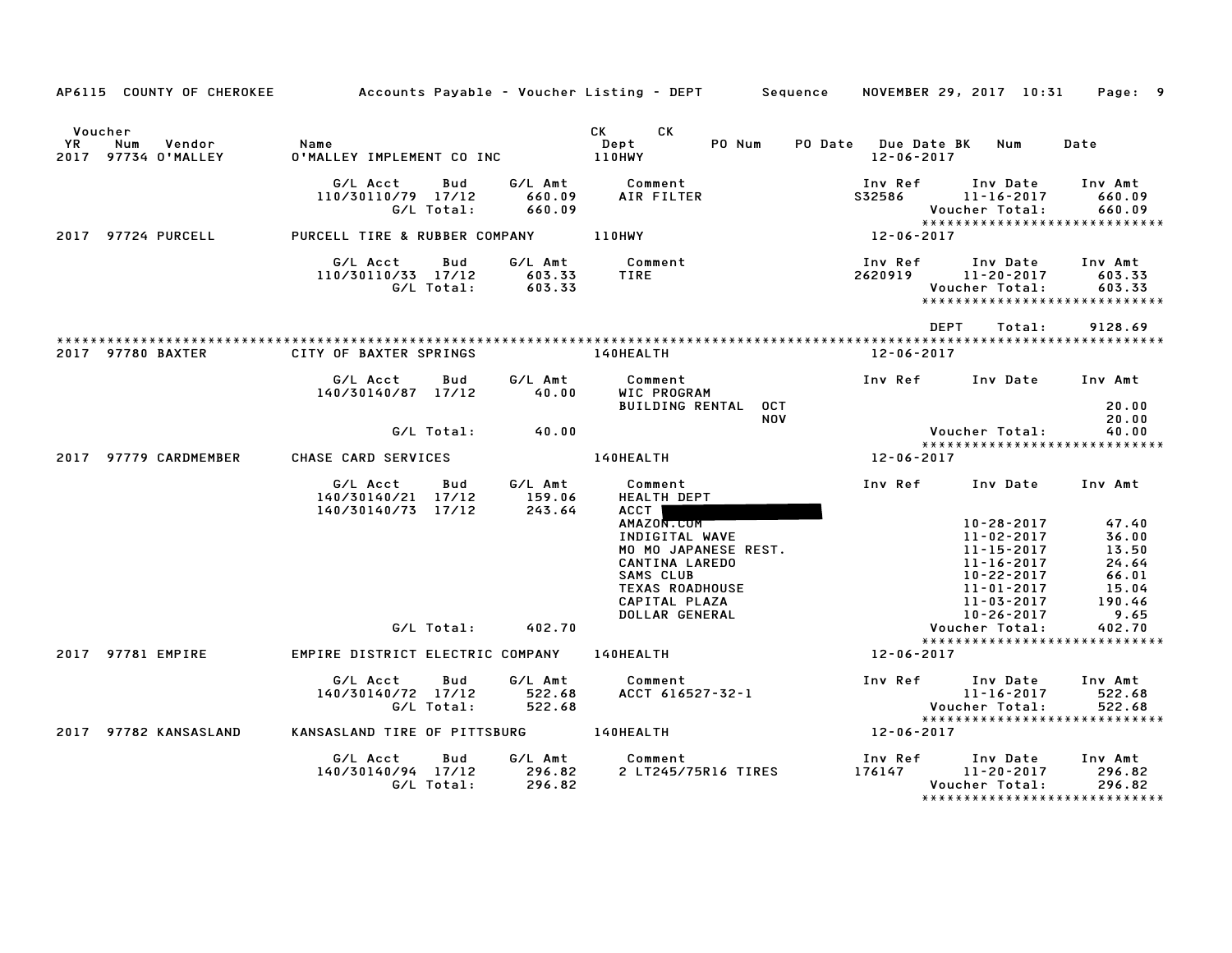|           | AP6115 COUNTY OF CHEROKEE                                   | Accounts Payable – Voucher Listing – DEPT Sequence   |                   |                                       |                               |                                     |                                             | NOVEMBER 29, 2017 10:31                                |    | Page: 10                                                               |
|-----------|-------------------------------------------------------------|------------------------------------------------------|-------------------|---------------------------------------|-------------------------------|-------------------------------------|---------------------------------------------|--------------------------------------------------------|----|------------------------------------------------------------------------|
| <b>YR</b> | Voucher<br>Num<br>Vendor<br>2017 97783 KIPHS                | Name<br>KIPHS INC                                    |                   |                                       | Dept<br>140HEALTH             | PO Num                              | PO Date Due Date BK Num<br>$12 - 06 - 2017$ | CK                                                     | CK | Date                                                                   |
|           |                                                             | G/L Acct<br>140/30140/21 17/12                       | Bud               | G/L Amt<br>3199.30                    | Comment<br><b>HEALTH DEPT</b> |                                     |                                             | Inv Ref Inv Date                                       |    | Inv Amt                                                                |
|           |                                                             |                                                      | G/L Total:        | 3199.30                               |                               | KS PHCLINIC MAINTENANCE '18 7019    |                                             | 10-01-2017<br>Voucher Total:                           |    | 3199.30<br>3199.30                                                     |
|           | 2017 97784 MCKESSON                                         | MCKESSON MEDICAL-SURGICAL                            |                   |                                       | 140HEALTH                     |                                     | $12 - 06 - 2017$                            |                                                        |    | *****************************                                          |
|           |                                                             | G/L Acct<br>140/30140/43 17/12                       | Bud               | G/L Amt<br>409.81                     | Comment<br><b>HEALTH DEPT</b> |                                     | Inv Ref Inv Date Inv Amt                    |                                                        |    |                                                                        |
|           |                                                             |                                                      | G/L Total:        | 409.81                                |                               | SYRINGES, BANDAIDS, PADS            | 14924901 11-16-2017                         | Voucher Total:                                         |    | 409.81<br>409.81                                                       |
|           | 2017 97785 MERCK & CO                                       | MERCK SHARP & DOHME CORP 140HEALTH                   |                   |                                       |                               |                                     | 12-06-2017                                  |                                                        |    | ******************************                                         |
|           |                                                             | G/L Acct<br>140/30140/43 17/12                       | Bud               | G/L Amt<br>1665.53                    | Comment<br><b>HEALTH DEPT</b> |                                     | Inv Ref                                     | Inv Date                                               |    | Inv Amt                                                                |
|           |                                                             |                                                      | G/L Total:        | 1665.53                               |                               | ADULT PNEUMOVAX                     | 7010938970 11-08-2017                       | Voucher Total:                                         |    | 1665.53<br>1665.53                                                     |
|           | 2017 97786 QUILL                                            | QUILL CORPORATION                                    |                   |                                       | 140HEALTH                     |                                     | 12-06-2017                                  |                                                        |    | *****************************                                          |
|           |                                                             | G/L Acct<br>140/30140/21 17/12                       | Bud               | G/L Amt<br>30.50                      | Comment<br><b>HEALTH DEPT</b> |                                     | Inv Ref                                     | Inv Date Inv Amt                                       |    |                                                                        |
|           |                                                             | 140/30140/43 17/12<br>140/30140/21 17/12             |                   | 32.69<br>28.85                        | <b>BUSINESS CARD</b>          | STICKY NOTES, FLAGS                 | 2624867<br>2510840                          | 11-20-2017<br>$11 - 15 - 2017$                         |    | 30.50<br>28.85                                                         |
|           |                                                             |                                                      | G/L Total:        | 92.04                                 | <b>ENVELOPES</b>              |                                     | 2513466                                     | $11 - 15 - 2017$<br>Voucher Total:                     |    | 32.69<br>92.04<br>*****************************                        |
|           | 2017 97787 VERIZON                                          | <b>VERIZON WIRELESS</b>                              |                   |                                       | 140HEALTH                     |                                     | $12 - 06 - 2017$                            |                                                        |    |                                                                        |
|           |                                                             | G/L Acct<br>140/30140/72 17/12                       | <b>Bud</b>        | G/L Amt<br>80.68                      | Comment<br><b>HEALTH DEPT</b> |                                     | Inv Ref                                     | Inv Date                                               |    | Inv Amt                                                                |
|           |                                                             |                                                      | G/L Total:        | 80.68                                 |                               | ACCT 587034926 00001                | 9796205127 11-12-2017                       | Voucher Total:                                         |    | 80.68<br>80.68<br>*****************************                        |
|           |                                                             |                                                      |                   |                                       |                               |                                     |                                             | <b>DEPT</b><br>Total:                                  |    | 6709.56                                                                |
|           | 2017 97800 CHEROKEE FAIR CHEROKEE COUNTY FAIR BOARD 150FAIR |                                                      |                   |                                       |                               |                                     | 12-06-2017                                  |                                                        |    |                                                                        |
|           |                                                             | G/L Acct<br>150/30150/89 17/12                       | Bud<br>G/L Total: | G/L Amt<br>3000.00<br>3000.00         | Comment                       | QUARTERLY DISTRIBUTION              | Inv Ref Inv Date                            | 12-01-2017<br>Voucher Total:                           |    | Inv Amt<br>3000.00<br>3000.00<br>******************************        |
|           |                                                             |                                                      |                   |                                       |                               |                                     |                                             | DEPT<br>Total:                                         |    | 3000.00                                                                |
|           | 2017 97761 ELECT SYSTEMS                                    | ELECTION SYSTEMS & SOFTWARE                          |                   |                                       | 160ELECT                      |                                     | 12-06-2017                                  |                                                        |    |                                                                        |
|           |                                                             | G/L Acct<br>160/30160/21 17/12<br>160/30160/29 17/12 | Bud<br>G/L Total: | G/L Amt<br>4525.00<br>8.22<br>4533.22 |                               | SITE SUPPORT<br>MEMORY CARD BATTERY | Inv Ref<br>1024949<br>1024893               | Inv Date<br>11-17-2017<br>11-17-2017<br>Voucher Total: |    | Inv Amt<br>4525.00<br>8.22<br>4533.22<br>***************************** |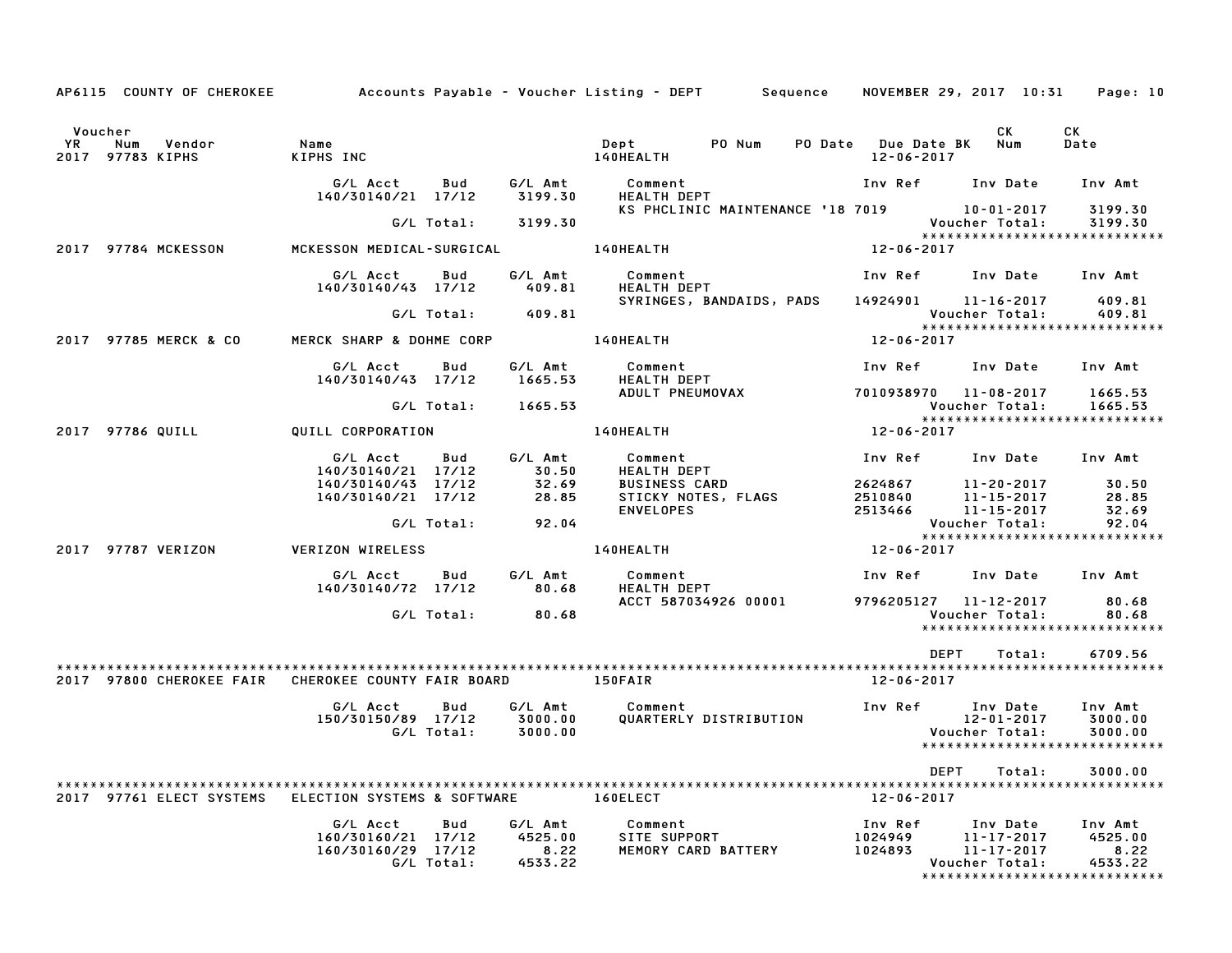| AP6115 COUNTY OF CHEROKEE                                                        |                                   |                            |                                 | Accounts Payable – Voucher Listing – DEPT<br>Sequence |                                         | NOVEMBER 29, 2017 10:31                                      | Page: 11                                                             |
|----------------------------------------------------------------------------------|-----------------------------------|----------------------------|---------------------------------|-------------------------------------------------------|-----------------------------------------|--------------------------------------------------------------|----------------------------------------------------------------------|
| Voucher<br>YR.<br>Num<br>Vendor<br>2017 97762 TRUE VALUE COL TRUE VALUE COLUMBUS | Name                              |                            |                                 | PO Num<br>Dept<br>160ELECT                            | PO Date Due Date BK<br>$12 - 06 - 2017$ | CK.<br>Num                                                   | CK<br>Date                                                           |
|                                                                                  | G/L Acct<br>160/30160/81 17/12    | Bud<br>G/L Total:          | G/L Amt<br>42.98<br>42.98       | Comment<br>MINI VAC, VAC BRUSH                        | Inv Ref<br>A330598                      | Inv Date<br>$11 - 22 - 2017$<br>Voucher Total:               | Inv Amt<br>42.98<br>42.98<br>*****************************           |
|                                                                                  |                                   |                            |                                 |                                                       | <b>DEPT</b>                             | Total:                                                       | 4576.20                                                              |
| 2017 97773 AMBULANCE #1                                                          | CHEROKEE COUNTY AMBULANCE-DIST #1 |                            |                                 | 220AMBULANCE                                          | 12-06-2017                              |                                                              |                                                                      |
|                                                                                  | G/L Acct<br>220/30220/89 17/12    | Bud<br>G/L Total:          | G/L Amt<br>16877.23<br>16877.23 | Comment<br>MONTHLY SUBSIDY                            | Inv Ref                                 | Inv Date<br>$12 - 01 - 2017$<br>Voucher Total:               | Inv Amt<br>16877.23<br>16877.23                                      |
| 2017 97774 AMBULANCE #2                                                          | CHEROKEE COUNTY AMBULANCE-DIST #2 |                            |                                 | 220AMBULANCE                                          | 12-06-2017                              |                                                              | *****************************                                        |
|                                                                                  | G/L Acct<br>220/30220/89 17/12    | Bud<br>G/L Total:          | G/L Amt<br>16877.33<br>16877.33 | Comment<br>MONTHLY SUBSIDY                            | Inv Ref                                 | Inv Date<br>$12 - 01 - 2017$<br>Voucher Total:               | Inv Amt<br>16877.33<br>16877.33                                      |
| 2017 97775 AMBULANCE #3                                                          | CHEROKEE COUNTY AMBULANCE-DIST #3 |                            |                                 | 220AMBULANCE                                          | 12-06-2017                              |                                                              | *****************************                                        |
|                                                                                  | G/L Acct<br>220/30220/89 17/12    | Bud<br>G/L Total:          | G/L Amt<br>16877.33<br>16877.33 | Comment<br>MONTHLY SUBSIDY                            | Inv Ref                                 | Inv Date<br>12-01-2017<br>Voucher Total:                     | Inv Amt<br>16877.33<br>16877.33<br>*****************************     |
|                                                                                  |                                   |                            |                                 |                                                       | <b>DEPT</b>                             | Total:                                                       | 50631.89                                                             |
| 2017 97763 TBS                                                                   | TBS ELECTRONICS, INC              |                            |                                 | 224911                                                | 12-06-2017                              |                                                              |                                                                      |
|                                                                                  | G/L Acct<br>224/31224/01          | <b>Bud</b>                 | G/L Amt<br>2610.00              | Comment<br>REPAIR PROGRAMMING, TECH<br>LABOR          | Inv Ref<br>00092209                     | Inv Date<br>11-09-2017                                       | Inv Amt<br>2610.00                                                   |
|                                                                                  |                                   | G/L Total:                 | 2610.00                         |                                                       |                                         | Voucher Total:                                               | 2610.00                                                              |
| 2017 97796 VERIZON                                                               | <b>VERIZON WIRELESS</b>           |                            |                                 | 224911                                                | $12 - 06 - 2017$                        |                                                              | *****************************                                        |
|                                                                                  | G/L Acct<br>224/31224/01          | Bud<br>G/L Total:          | G/L Amt<br>908.64<br>908.64     | Comment<br>ACCT 986487568 00001                       | Inv Ref<br>9796541011                   | Inv Date<br>11-18-2017<br>Voucher Total:                     | Inv Amt<br>908.64<br>908.64<br>*****************************         |
|                                                                                  |                                   |                            |                                 |                                                       | <b>DEPT</b>                             | Total:                                                       | 3518.64                                                              |
| 2017 97764 EMPIRE                                                                | EMPIRE DISTRICT ELECTRIC COMPANY  |                            |                                 | 300ELDERLY                                            | $12 - 06 - 2017$                        |                                                              |                                                                      |
|                                                                                  | G/L Acct<br>300/30300/72 17/12    | Bud<br>17/12<br>G/L Total: | G/L Amt<br>179.09<br>179.09     | Comment<br>ACCT 828267-31-0<br>124991-59-7            | Inv Ref                                 | Inv Date<br>11-17-2017<br>$11 - 20 - 2017$<br>Voucher Total: | Inv Amt<br>87.76<br>91.33<br>179.09<br>***************************** |